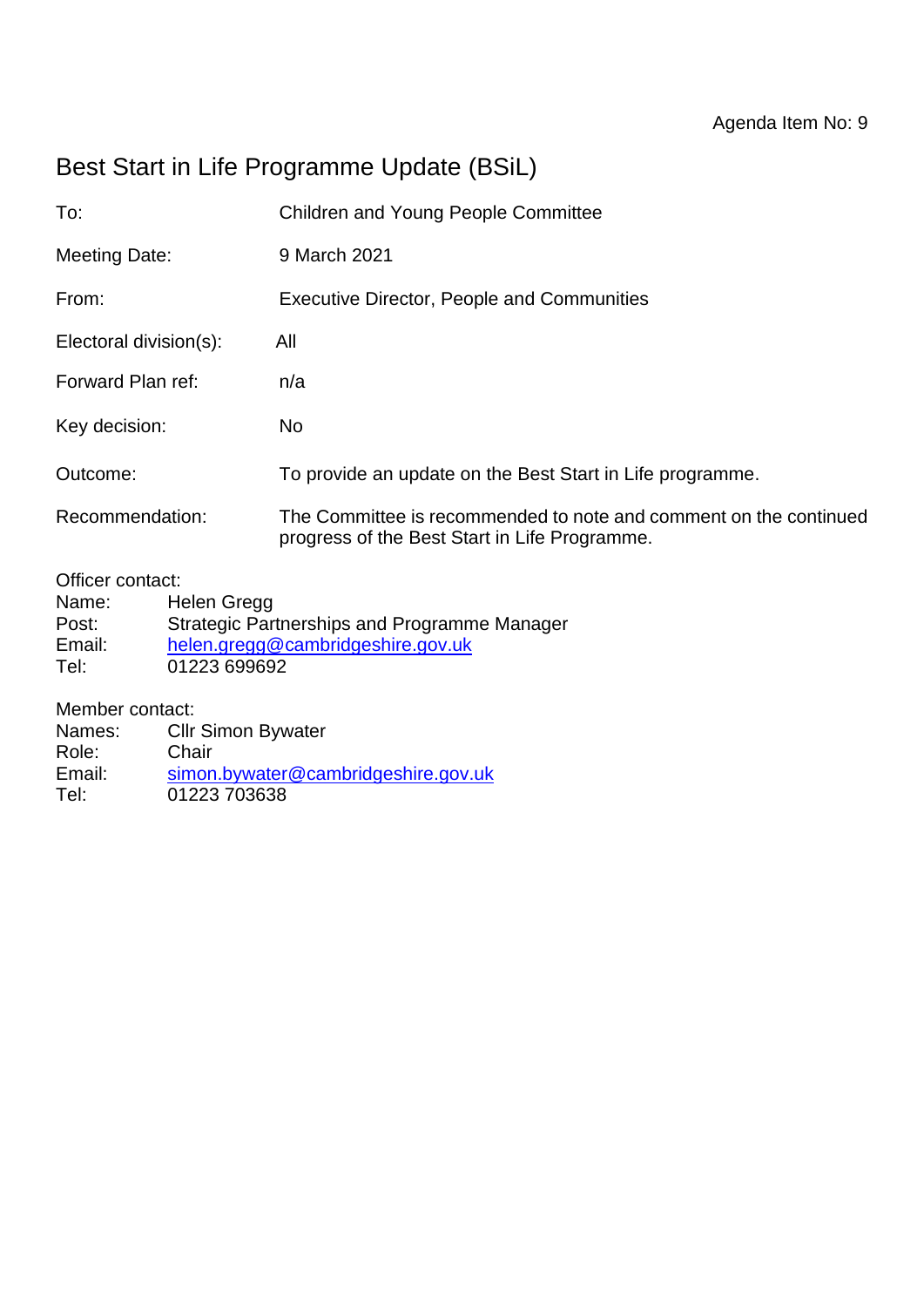## 1. Background

1.1 The vision for Best Start in Life Programme is…

*Every child will be given the best start in life supported by families, communities and high quality*

#### *integrated services.*

- 1.2 The aim of this programme is to co-design and implement place based changes, enhance existing local services, systems and processes to improve outcomes for children, young people and their families.
- 1.3 Overarching programme objectives:
	- To empower and support parents, families and communities to create support networks and opportunities to maximise their collective resources, skills and knowledge creating greater independency and resilience.
	- To develop solutions which use the best available evidence, examples of good practice, are inclusive of the entire local population and are designed to meet the future needs of the community.

#### 1.4 **Phase 1 – Development of a Joint Best Start in Life Strategy**

Best Start in Life is a 5 year strategy which aims to improve life chances of children (prebirth to 5 years) in Cambridgeshire and Peterborough by addressing inequalities, narrowing the gap in attainment and improving outcomes for all children, including disadvantaged children and families.

- 1.5 The Best Start in Life strategy focusses on three key outcomes which represent our ambition for children in Cambridgeshire and Peterborough:
	- Children live healthy lives
	- Children are safe from harm
	- Children are confident and resilient with an aptitude and enthusiasm for learning

### 1.6 **Phase 2 – Develop an integrated delivery model**

Phase 2 focussed on the development of a new integrated delivery model which was presented to the Child Health Executive Board in September 2019. Members strongly supported the proposed integrated delivery model concept and recognised all of the hard and effective work that went into its development.

#### 1.7 **Phase 3 (current phase) – piloting integrated delivery model in 3 areas**

Work has now restarted on the full programme. A programme board and core group have been established and now meeting on a monthly basis to oversee the workstreams and include colleagues from across the partnership. Phase 3 focus is on piloting the integrated delivery model in 3 areas – Cambridge City, Wisbech and Peterborough, followed by a period of evaluation.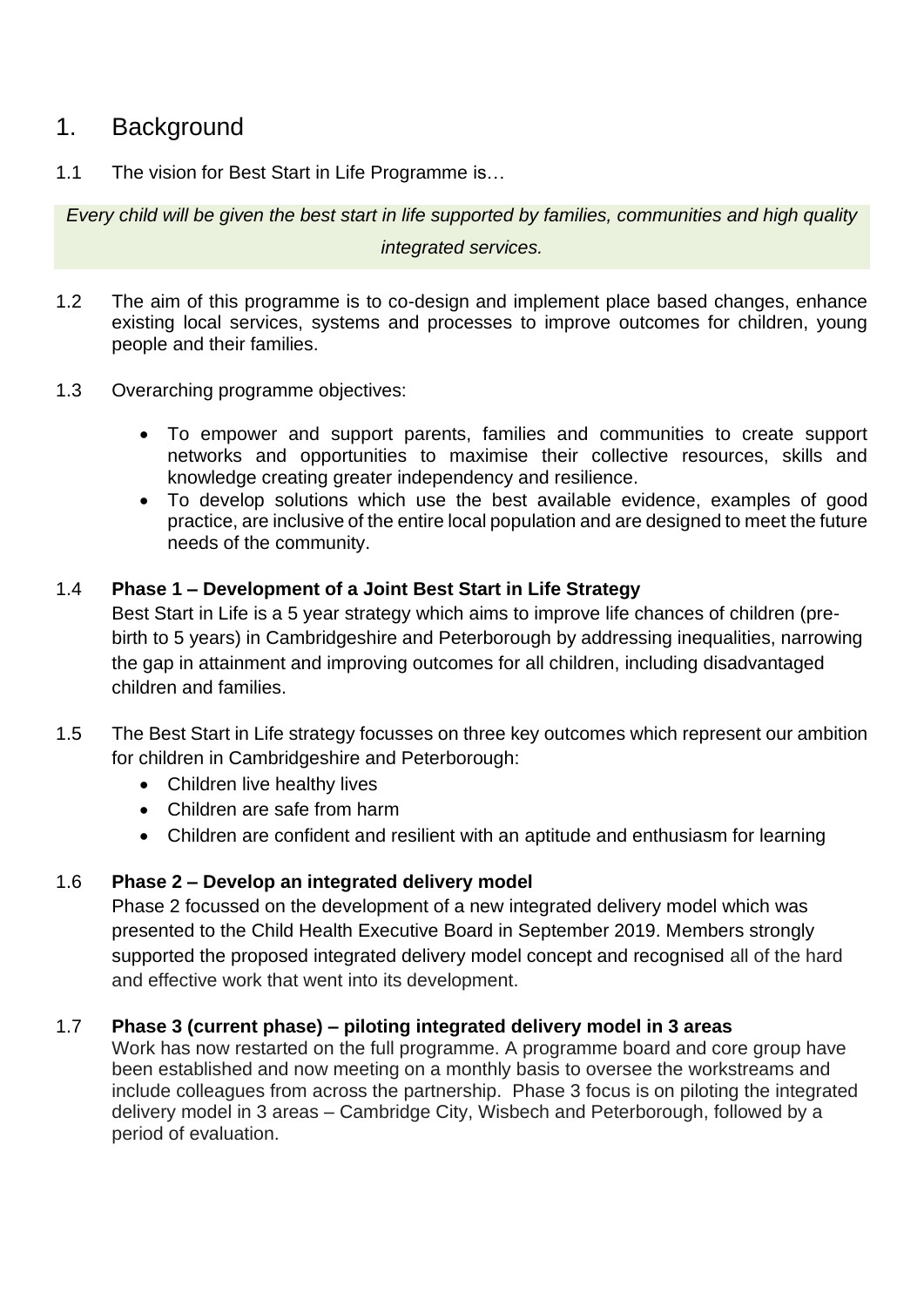### 2. Main Issues

2.1 The workstreams for the programme align to the key 'building blocks' outlined in the Best Start in Life strategy.

### 2.2 **Workstream 1 Objectives – One Team Place Based**

- Co-design and test changes with system partners and local families which address one of the five themes (Healthy pregnancy for parents and children, vulnerable parents - identified early and supported, well prepared parents, good attachment and bonding and supporting child development).
- Design collaborative integrated service delivery model framework bringing education, early help and community health together in meaningful way. Establishing a one team ethos, enabling colleagues to work across organisational boundaries.
- Develop high level projected cost for prototype(s) / full scale implementation, undertake review of HR implications for an agreed implementation approach, consider training / support programme to staff to ensure consistent approach, culture/behaviour changes etc.

### 2.3 **Workstream 2 Objectives – Culture and People**

- Develop a memorandum of partnership and pledge between all system partners
- Establish a collaborative system leadership forum which includes community representatives as well as public and voluntary sector representatives and share a commitment to create the necessary conditions to enable collaborative problem solving and embed new shared operating principles.
- Design and deliver a leadership programme (covering change management and system leadership) for our local leaders promoting and facilitating working across organisational boundaries.

### 2.4 **Workstream 3 Objectives - Digital, Communications and Engagement**

- Co-design with stakeholders Best Start in Life (BSiL) logo and branding
- Design a strategy and plan which coordinates system wide communications providing consistent and clear messaging on national awareness days, weeks or months and other communication priorities
- To design and implement a digital platform which acts as the central repository of all resources and support for children (aged 0-5) and their families

#### 2.5 **Workstream 4 Objectives – Infrastructure**

- Identify and establish a system to monitor shared outcomes both at the local level and system level. Ensuring that these are meaningful support the delivery of the Best Start in Life vision.
- Explore opportunities to share data and insights which support local areas understand the needs and challenges in their area.
- Establish system reporting dashboards
- Consider opportunities for collaborative funding arrangements which support achievement of shared outcome and help reduce duplication and waste, developed in collaboration with service users and flexible to accommodate ongoing learning.
- 2.6 The following governance structure has been developed: (An enlarged version of the structure chart can be found as Appendix 1)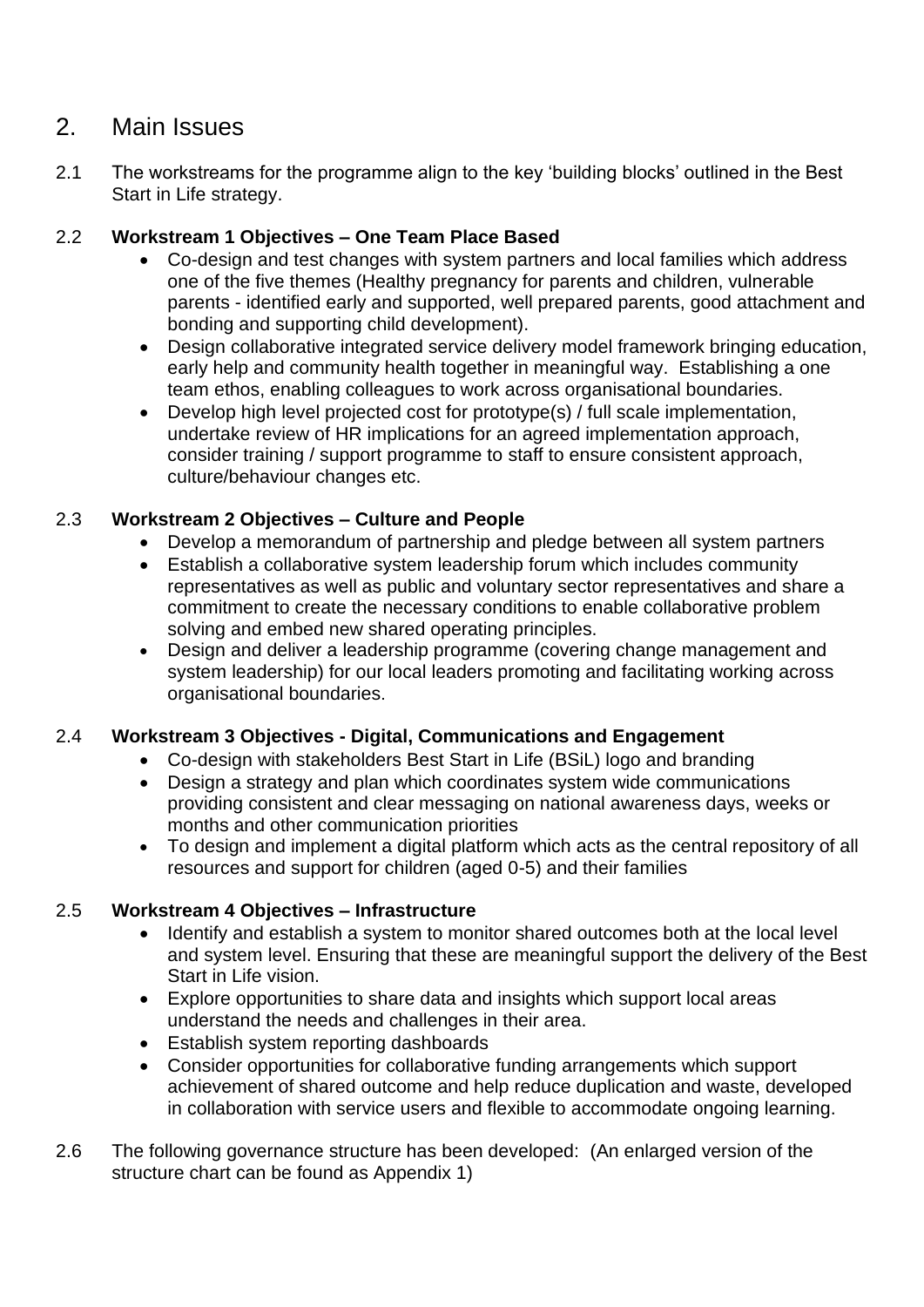#### **BEST START IN LIFE GOVERNANCE STRUCTURE**



#### 2.7 Phase 3 Progress

Place based pilots have been established in Cambridge City, Wisbech, and the area of Peterborough around Honeyhill Children's Centre. We are also working with the Primary care network (PCN) in the Thistlemoor area of Peterborough on an additional place based pilot led by primary care colleagues.

2.8 As we progress with the piloting aspects of the integrated delivery model, we will be using a learning cycle to make sure that we are collecting the right information in from the pilots to confirm that we are having the effect required to improve the outcomes that are identified. This can be seen visually in the 4 questions below, which will form the basis of the project plans for each activity.

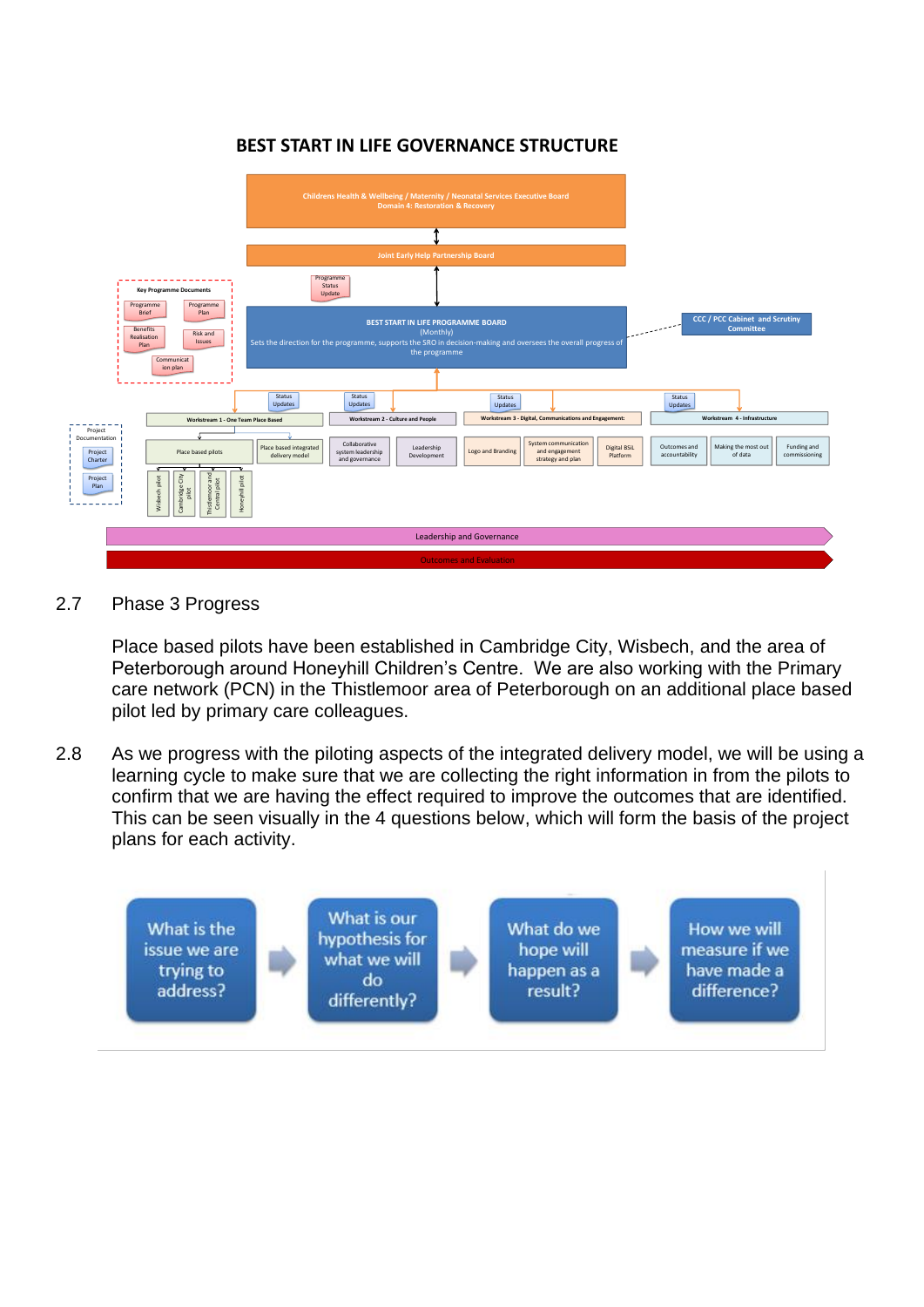# 2.9 Pilot Area Key Activities (January to March 2021)

| <b>Area</b>                    | <b>Pilot Focus/Themes:</b>                                                                                               |
|--------------------------------|--------------------------------------------------------------------------------------------------------------------------|
| Area: Honeyhill, Peterborough  | Improving the way that parents are able to support<br>their children's communication, speech and language<br>development |
| Area: Central and Thistlemoor, | Improving Immunisation Rates in Central and                                                                              |
| Peterborough                   | Thistlemoor                                                                                                              |
| Area: Cambridge City           | Increasing joint working between professionals to<br>support families                                                    |
| Area: Wisbech                  | Reducing smoking in pregnancy, Best Start in Life<br>Communications, Pathway to Parenthood                               |

# **Pilot Progress / key activity:**

| <b>PILOT AREA</b> | <b>Pilot strand</b>                                                                              | <b>Stage</b><br>(research/<br>plan / test /<br>implement) | Key activities in next 3 months                                                                                                                                                                                                                                                                                                                                                                                                                                                                                                                                                 |
|-------------------|--------------------------------------------------------------------------------------------------|-----------------------------------------------------------|---------------------------------------------------------------------------------------------------------------------------------------------------------------------------------------------------------------------------------------------------------------------------------------------------------------------------------------------------------------------------------------------------------------------------------------------------------------------------------------------------------------------------------------------------------------------------------|
| <b>Wisbech</b>    | Using consistent<br>language/messa<br>ges with families<br>about the 0-5<br>offer in<br>Wisbech. | Research /<br>early<br>planning                           | January: Identify biggest barrier to<br>communication with families at the moment.<br>Establish priority messages to share with<br>families. Identify priority groups to communicate<br>with: those we struggle to reach now.<br>February: Find "quick wins" to respond to the<br>above research: low cost, minimal resource<br>input from practitioners/operational staff. Put<br>these into action.<br>March: Plans for the longer-term: what is the<br>issue we want to resolve using BSIL principles?<br>Capture learning from pilot.                                       |
| <b>Wisbech</b>    | Reducing<br>smoking in<br>pregnant<br>women                                                      | Research/<br>early<br>planning                            | January: Map out how services currently<br>provide support to pregnant women/families to<br>reduce smoking in pregnancy.<br>February: Find "quick wins" to bring this support<br>together. Build the key messages that all teams<br>need to use to have an impact quickly. Put these<br>into action.<br>March: Plan for the longer-term: what issue will<br>we resolve using BSIL principles? What are the<br>characteristics of the community that mean<br>smoking in pregnancy is so high? How can we<br>tailor support to make a difference? Capture<br>learning from pilot. |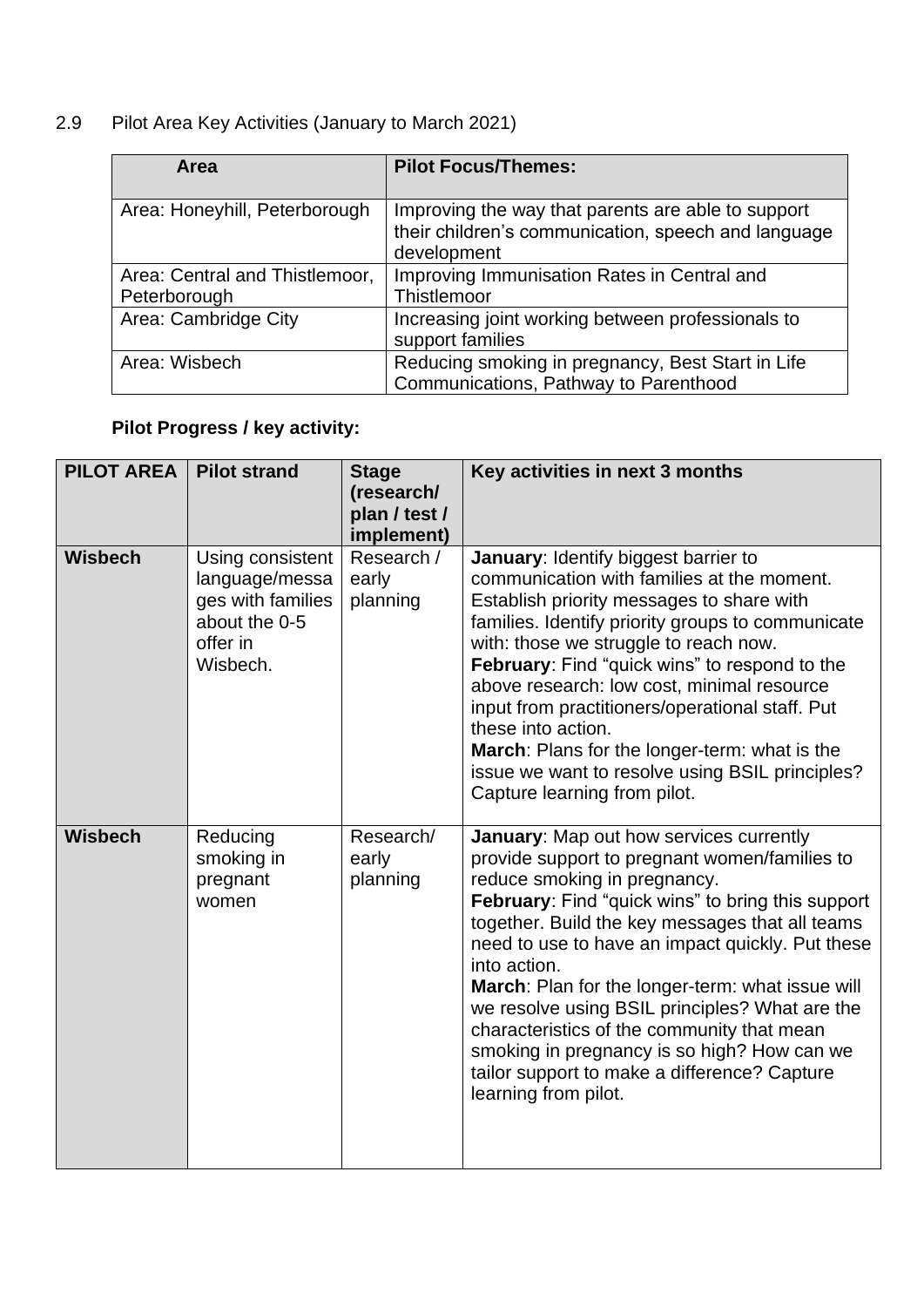| <b>PILOT AREA</b>        | <b>Pilot strand</b>                                                                                                 | <b>Stage</b><br>(research/<br>plan / test /<br>implement) | Key activities in next 3 months                                                                                                                                                                                                                                                                                                                                                                                                                                                                                                                                                                   |
|--------------------------|---------------------------------------------------------------------------------------------------------------------|-----------------------------------------------------------|---------------------------------------------------------------------------------------------------------------------------------------------------------------------------------------------------------------------------------------------------------------------------------------------------------------------------------------------------------------------------------------------------------------------------------------------------------------------------------------------------------------------------------------------------------------------------------------------------|
| <b>Wisbech</b>           | Pathway to<br>parenting                                                                                             | Planning                                                  | January: Test new blended delivery model<br>before it is opened up to families. Revise<br>protocols to respond to latest Tier 5 COVID<br>restrictions. Book families onto sessions. Send<br>out first set of activities/resources to families<br>booked in for Feb<br>February: Deliver the revised course. First<br>families are booked on for sessions starting 3rd<br>February.<br>March: Review delivery of early sessions.                                                                                                                                                                   |
| <b>Honeyhill</b>         | Improving the<br>delivery of<br>speech &<br>language and<br>communications<br>development<br>support to<br>families | Planning                                                  | January: Conduct audit of Speech and<br>Language support/ tools and messages<br>currently used by services. Consider uses,<br>purposes, audiences, training: aim to get<br>consistency of use and share best practice.<br>February: Survey staff and families about<br>current awareness of available support<br>Jan-March: Map data-sharing needs in order to<br>improve information sharing between<br>professionals, especially for children who drop<br>out of early years provision.<br>March: Introduce speech and language therapy<br>surgeries to support professionals access<br>advice. |
| Cambridge<br><b>City</b> | Increasing joint<br>working<br>between<br>professionals<br>supporting the<br>same families in<br>Cambridge City     | Research /<br>early<br>planning                           | January: Map current service delivery activities<br>(Early Help Programme (EHP), Health Visiting,<br>Children & Family Centres, Early Years, and<br>Midwifery). Map geographies covered by each<br>service. Identify gaps, overlaps and pinch-<br>points.<br>February/March: Find opportunities to test BSIL<br>principles to resolve these gaps/overlaps/pinch-<br>points. Plan how to begin to deliver these.<br>Capture learning from pilot.                                                                                                                                                   |
| Cambridge<br><b>City</b> | Using consistent<br>language to<br>increase staff<br>awareness of<br><b>BSIL</b>                                    | Not yet<br>begun                                          | <b>Jan - March Identify members for working</b><br>group. Set up regular working meetings. Agree<br>priorities. Research issue to be addressed and<br>how to respond to it.<br>Priority will be to develop and agree a shared<br>understanding of what "safeguarding" means to<br>all professionals to ensure consistent<br>communication with families.                                                                                                                                                                                                                                          |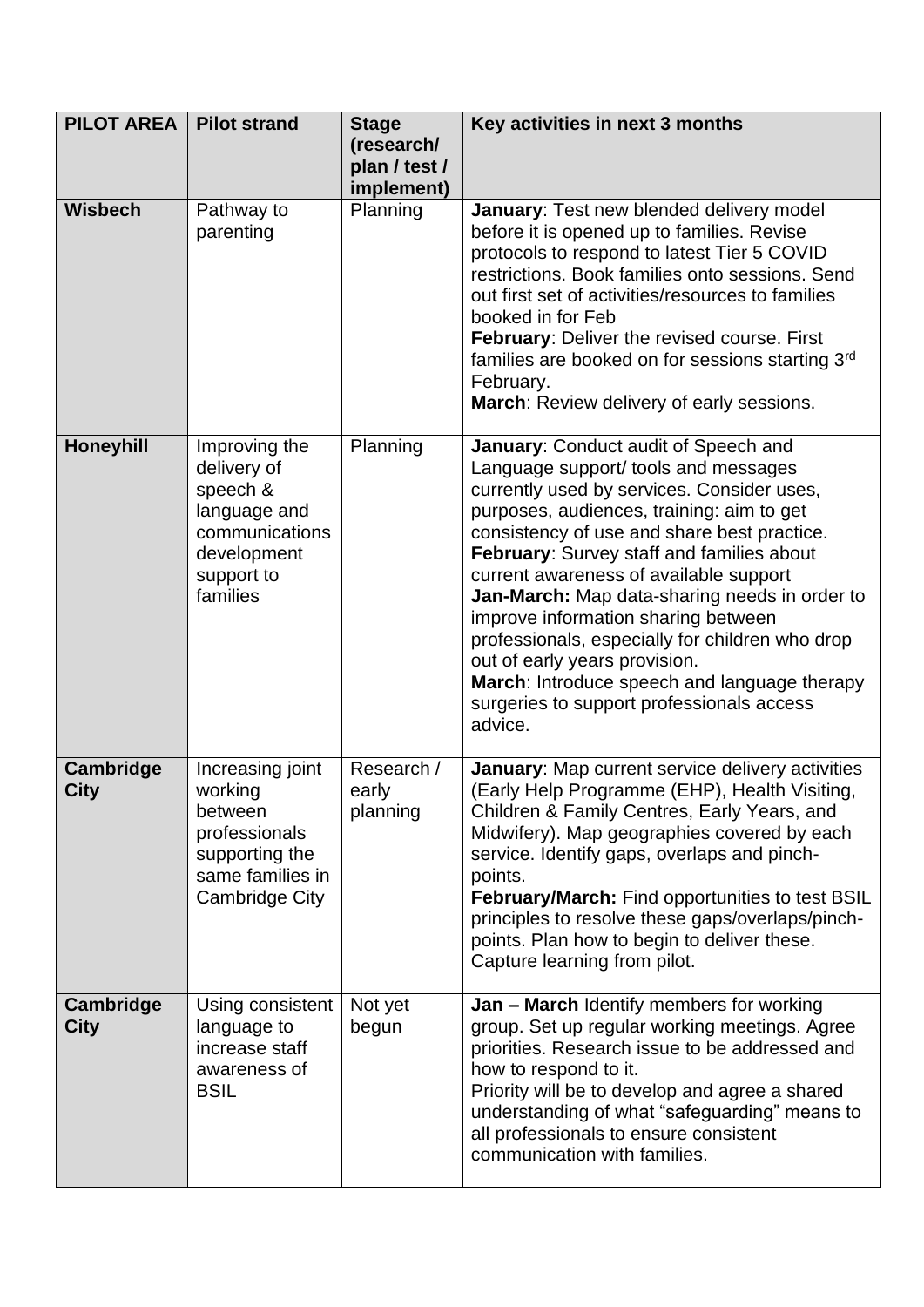| <b>PILOT AREA</b>                          | <b>Pilot strand</b>                | <b>Stage</b><br>(research/<br>plan / test /<br>implement) | Key activities in next 3 months                                                                                                                                                                                                                                                                                                                                                                                                                                                                                                                                                                                                                                    |
|--------------------------------------------|------------------------------------|-----------------------------------------------------------|--------------------------------------------------------------------------------------------------------------------------------------------------------------------------------------------------------------------------------------------------------------------------------------------------------------------------------------------------------------------------------------------------------------------------------------------------------------------------------------------------------------------------------------------------------------------------------------------------------------------------------------------------------------------|
| <b>Central &amp;</b><br><b>Thistlemoor</b> | Improving<br>immunisation<br>rates | Research                                                  | <b>January:</b> set up task and finish groups for three<br>strands of activity: 1) Developing a "core script"<br>and a consistent approach to messages<br>promoting the importance of immunisations 2)<br>Getting the process for recruiting families to<br>immunisations right, using BSIL principles 3)<br>Appointing community champions to support<br>specific families with accessing immunisations.<br>Schedule first meetings and begin to scope out<br>work required.<br>February/March: Consider data sharing<br>requirements, feed up to programme level.<br>Agree new ways of working and put into practice<br>to test effectiveness. Capture learning. |

2.10 As the BSiL programme moves forward we have identified the following opportunities and challenges that we need to build into our next steps planning:

### **OPPORTUNITIES:**

- Building on the partnership work developed during Covid to ensure that the recovery phase is planned with Best Start Priorities at the heart of the recovery plans
- Maternity services are re-starting the roll out of Continuity of Carer, a crucial foundation for the Best Start in Life place based work
- System wide developments including Think Communities and the Cambridge Children's Hospital.
- STP Recovery work stream focussing on Children and Maternity.

#### **CHALLENGES:**

- Timescales for work are likely to be impacted by how the pandemic evolves. The roadmap will need to be flexible enough to manage this without losing momentum.
- This programme is looking at large scale, system wide change. We need to make sure that sufficient resource is allocated from across the partnership to develop the workstreams.

# 3. Alignment with corporate priorities

3.1 A good quality of life for everyone

The report above sets out the implications for this priority in Section 1.

3.2 Thriving places for people to live

There are no significant implications for this priority.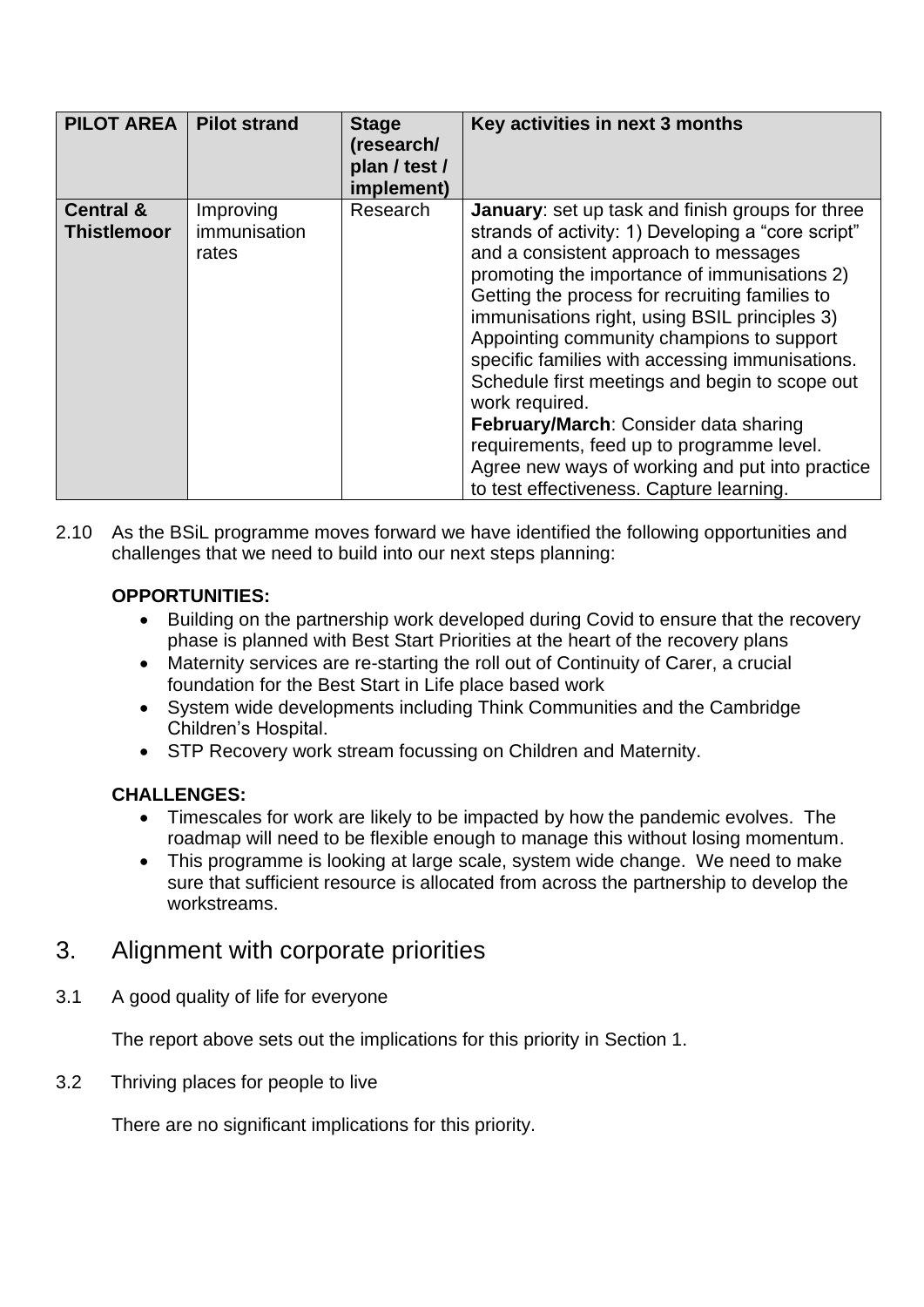3.3 The best start for Cambridgeshire's children

The report above sets out the implications for this priority in Section 1.

3.4 Net zero carbon emissions for Cambridgeshire by 2050

There are no significant implications for this priority.

### 4. Significant Implications

- 4.1 Resource Implications There are no significant implications within this category.
- 4.2 Procurement/Contractual/Council Contract Procedure Rules Implications There are no significant implications within this category.
- 4.3 Statutory, Legal and Risk Implications There are no significant implications within this category.
- 4.4 Equality and Diversity Implications There are no significant implications within this category.
- 4.5 Engagement and Communications Implications There are no significant implications within this category.
- 4.6 Localism and Local Member Involvement There are no significant implications within this category.
- 4.7 Public Health Implications There are no significant implications within this category.

Have the resource implications been cleared by Finance? Yes Name of Financial Officer: Martin Wade

Have the procurement/contractual/ Council Contract Procedure Rules implications been cleared by the LGSS Head of Procurement? Yes Name of Officer: Gus da Silva

Has the impact on statutory, legal and risk implications been cleared by the Council's Monitoring Officer or LGSS Law? Yes Name of Legal Officer: Fiona McMillan

Have the equality and diversity implications been cleared by your Service Contact? Yes Name of Officer: Nicola Curley

Have any engagement and communication implications been cleared by Communications? No response

Have any localism and Local Member involvement issues been cleared by your Service Contact? Yes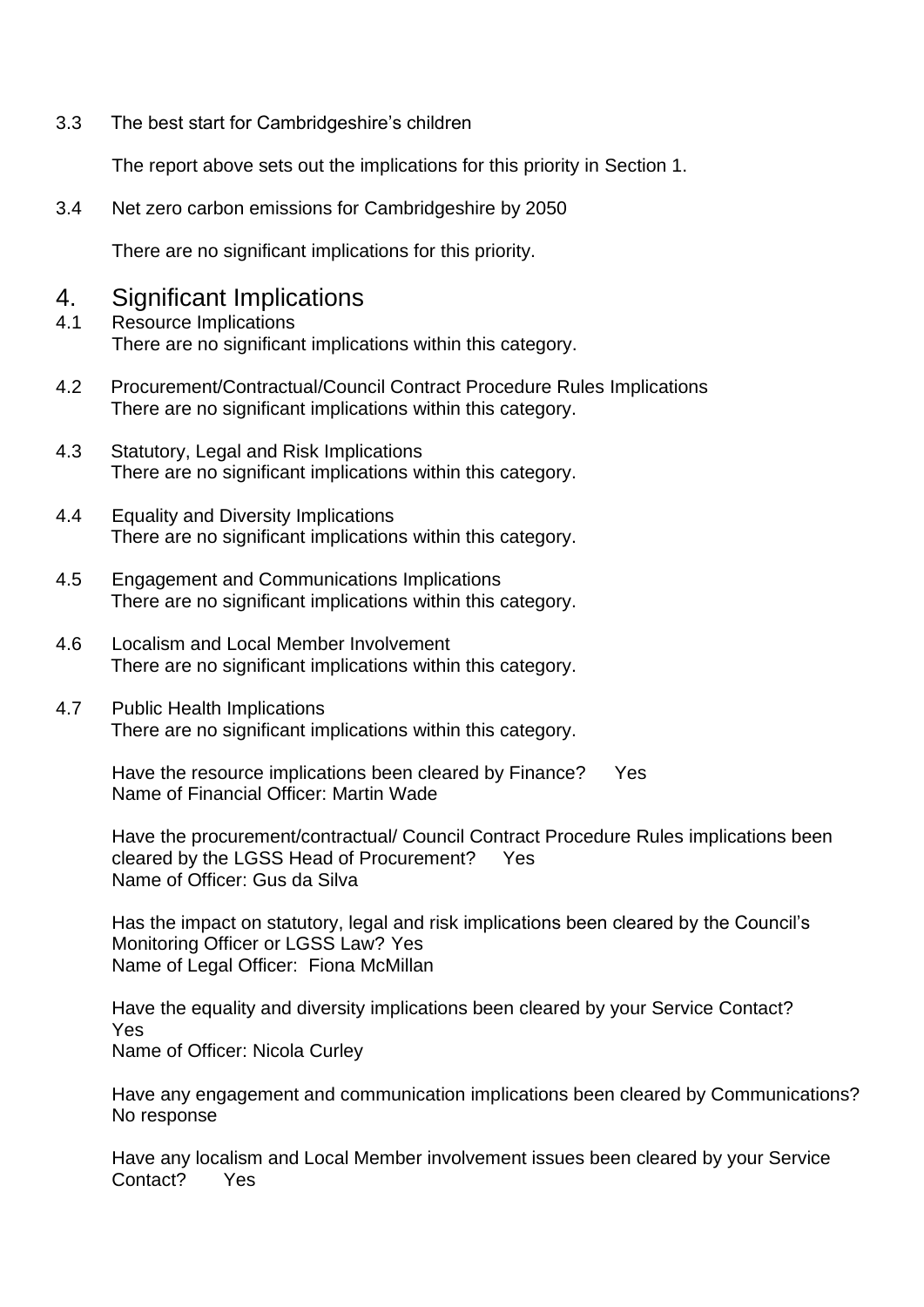Name of Officer: Nicola Curley

Have any Public Health implications been cleared by Public Health? Yes Name of Officer: Helen Freeman

# 5. Source documents

5.1 None